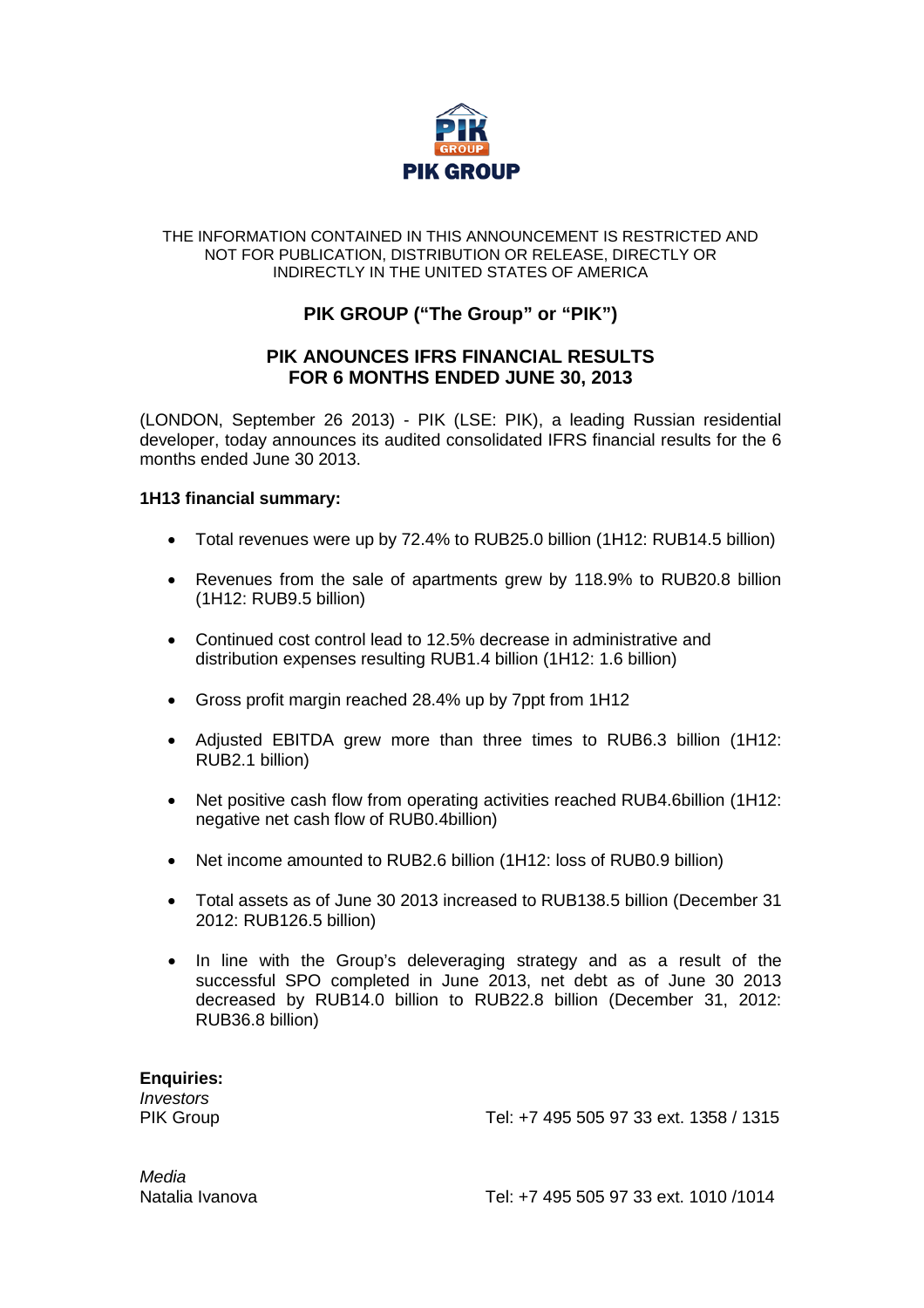#### *1H2013 financial results overview*

In June 2013 the Group completed a successful secondary public offering of 167.2 million new shares, raising its capital by RUB10.45 billion (equivalent to USD330 million)

The Group plans to use around half of the SPO proceeds do deleverage its balance sheet, and the rest will be used for new project acquisitions, mostly in Moscow metropolitan area

Total revenues were up by 72.4% to RUB25.0 billion (1H2012: RUB14.5 billion) driven by an increase in sales of apartments from RUB9.5 billion to RUB20.8 billion. Revenues from apartment sales accounted for 83.2% of total sales (1H2012: 65.5%).

| Sales revenue                                    | 1H <sub>12</sub> | 1H <sub>13</sub> | Change, % |
|--------------------------------------------------|------------------|------------------|-----------|
| Revenue from sale of apartment, RUB bn           | 9.5              | 20.8             | $+118.9%$ |
| Other revenue from construction services, RUB bn | 5.0              | 4.2              | $-23.6\%$ |
|                                                  | 14.5             | 25.0             | 72.4%     |

*Source: IFRS* 

Revenues from the sale of apartments were up, due to increased transfers to customers amounting to 261,000 square meters (1H12: 138,000 square meters). Implied average selling prices in transfers increased by 15.8% to RUB79.7 thousand per square meter.

| Implied average selling prices <sup>(1)</sup> | 1H <sub>12</sub> | 1H13 | Change, % |
|-----------------------------------------------|------------------|------|-----------|
| Revenue from sale of apartments, RUB bn       | 9.5              | 20.8 | $+118.9%$ |
| Transfers to customers, 000' sqm              | 138              | 261  | $+89.1%$  |
| Implied average selling price, RUB per sqm    | 68.8             | 79.7 | $+15.8%$  |

*Note: (1) calculated as revenue from apartment sales divided by transfers to customers Source: IFRS* 

Gross profit totaled RUB7.1 billion (1H12: RUB3.1 billion). The gross profit margin accordingly rose by 7 ppt to 28.4% for 1H13.

| Gross profit margin                     | 1H <sub>12</sub> | 1H13  |
|-----------------------------------------|------------------|-------|
| Total revenue, RUB bn                   | 14.5             | 25.0  |
| Gross profit, RUB bn                    | 3.1              | 71    |
| Gross profit margin, %<br>0 <i>IFOO</i> | 21.4%            | 28.4% |

*Source: IFRS* 

In 1H13 both administrative & distribution expenses remained under control and were down by 12.5% to RUB1.4 billion (2011: RUB1.6 billion).

Adjusted EBITDA from core activities grew more than three times to RU6.3 billion (1H12: RUB2.1 billion). Adjusted EBITDA margin increased 11ppt to 25.3%.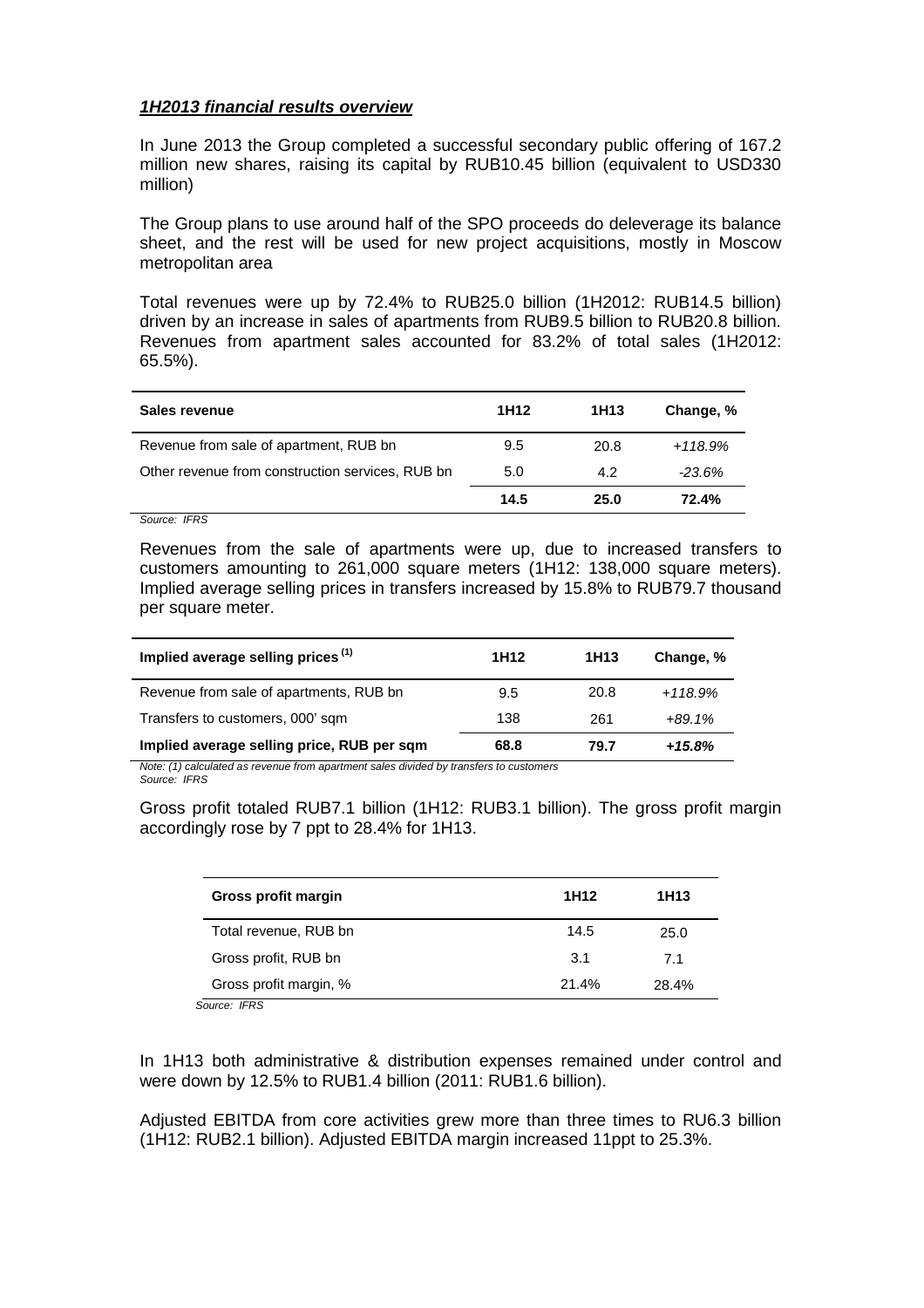|                                                     | 1H12          | 1H13          |
|-----------------------------------------------------|---------------|---------------|
|                                                     | <b>MM RUB</b> | <b>MM RUB</b> |
| Net (loss) / profit for the year                    | (962)         | 2,630         |
| Depreciation and amortisation                       | 346           | 335           |
| Interest expense including penalties payable        | 2,831         | 2,539         |
| Interest income                                     | (43)          | (141)         |
| Income tax expense / (benefit)                      | (331)         | 690           |
| <b>EBITDA</b>                                       | 1,841         | 6,053         |
|                                                     |               |               |
| Impairment (reversals) / losses                     | (24)          | 249           |
| Impairment losses / (reversals) on financial assets | 246           | 8             |
| Forex loss / (gain)                                 | 44            | (141)         |
| (Gain) / loss on disposal of PP&E                   | 40            | (8)           |
| (Gain) / loss from disposal of subsidiaries         | 22            |               |
| Penalties and fines, including reversals            | (94)          | 170           |
| <b>Adjusted EBITDA</b>                              | 2,075         | 6,331         |
| As of sales revenue, %                              | 14,3%         | 25,3%         |
| Source: IFRS                                        |               |               |

Net income reached RUB2.6 billion (1H12: net loss of RUB0.9 billion).

As a result of the improved operational performance, free net cash flows from operating activities reached RUB4.6 billion (1H12: negative value of RUB0.4 billion). That together with successful share offering let the Group to continue the reduction of debt started in 2012.

Total assets increased to RUB138.5 billion (December 31, 2012: 126.5 billion). Total equity also rose significantly to RUB16.2 billion (December 21, 2012: RUB3.3 billion).

Loans and borrowings decreased by RUB7.1billion to RUB36.1billion, and net debt has been reduced by RUB14.0 billion, down to RUB22.8billion (December 31 2012: RUB36.8billion).

| <b>Loans and borrowings</b>                  | 31 December<br>2012 | 30 June 2013 |
|----------------------------------------------|---------------------|--------------|
| Long-term loans and borrowings, RUB bn       | 33.0                | 9,8          |
| Short-term loans and borrowings, RUB bn      | 8.9                 | 25.6         |
| Interest payable accrued at year-end, RUB bn | 1.3                 | 0.7          |
| <b>Total debt</b>                            | 43.2                | 36.1         |
| less                                         |                     |              |
| Accrued interest payable, RUB bn             | (1.3)               | (0.7)        |
| Cash and equivalents, RUB bn                 | (5.1)               | (12.6)       |
| Net debt                                     | 36.8                | 22.8         |
| Source: IFRS                                 |                     |              |

In February 2013, the Group signed an agreement with Sberbank of Russia for a RUB4.0 billion non-revolving credit facility with final maturity in early 2017. These funds will be drawn down by PIK to finance the first phase of construction of a largescale residential complex "Buninsky" located in New Moscow territory.

In line with its deleveraging strategy, the Group made full early repayment of the outstanding loans to Nomura International plc, Morgan Stanley Senior Funding Inc., Bin Bank and others for a total of RUB 3.6 bn